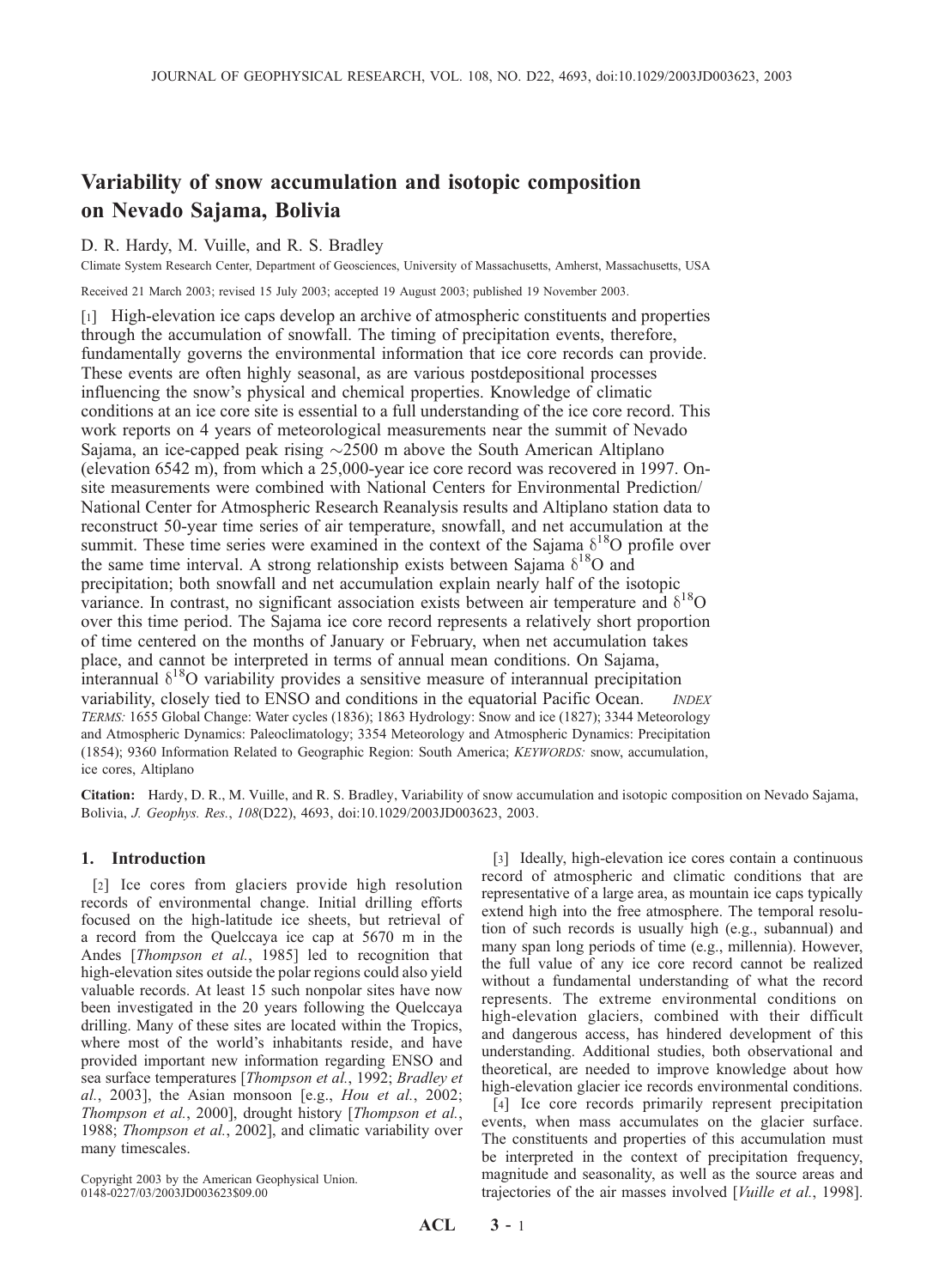

**Figure 1.** Location map. Sajama village is  $\sim$ 12 km WSW of Nevado Sajama summit.

The relative amount of time represented in an ice core by precipitation events varies greatly among sites, depending upon geographic location and elevation, and has proven difficult to establish. For example, even at the well-studied Summit site, Greenland, the timing of snowfall events remains poorly known. Complicating the situation further, not all snowfall is preserved as accumulation on highelevation glaciers, due to wind scour and sublimation. It is important to recognize that intervals without precipitation can also be represented in ice core records. Numerous airsnow bi-directional transfer processes have been shown to supplement and/or alter the precipitation "signal" [e.g., Davidson et al., 1985, 1993; Bales and Choi, 1996; Ginot et al., 2001]. In extreme situations, multiyear intervals may occur without net accumulation [cf. Humphries, 1959]; these must be recognized to prevent errors in chronology development. Together, the ensemble of various processes and their timing, leading to the acquisition and preservation of atmospheric constituents and properties on glaciers, is both complex and site specific. Nonetheless, these form the

link between ambient environmental and atmospheric conditions and the paleoenvironmental record.

[5] Oxygen isotopic records constitute the primary source of paleoclimatic information from ice cores. Isotopic fluctuations are used in conjunction with other parameters to delineate annual accumulation increments, and as a direct measure of environmental conditions (see Bradley [1999] for a synopsis). The precise interpretation of isotopic fluctuations in low-latitude ice cores is undergoing considerable debate [e.g., Hoffmann et al., 2003; Vuille et al., 2003a, 2003b], for while polar and tropical ice core  $\delta^{18}O$ records generally agree over centennial to millennial timescales, relationships between  $\delta^{18}$ O and climate differ over shorter timescales. Very few observational studies have documented how high-elevation isotopic records relate to air temperature or snow accumulation.

[6] Here, we report on environmental conditions near the summit of Nevado Sajama, in the Cordillera Occidental of western Bolivia (Figure 1), as they pertain to snow accumulation and the oxygen isotopic record. Using 4 years of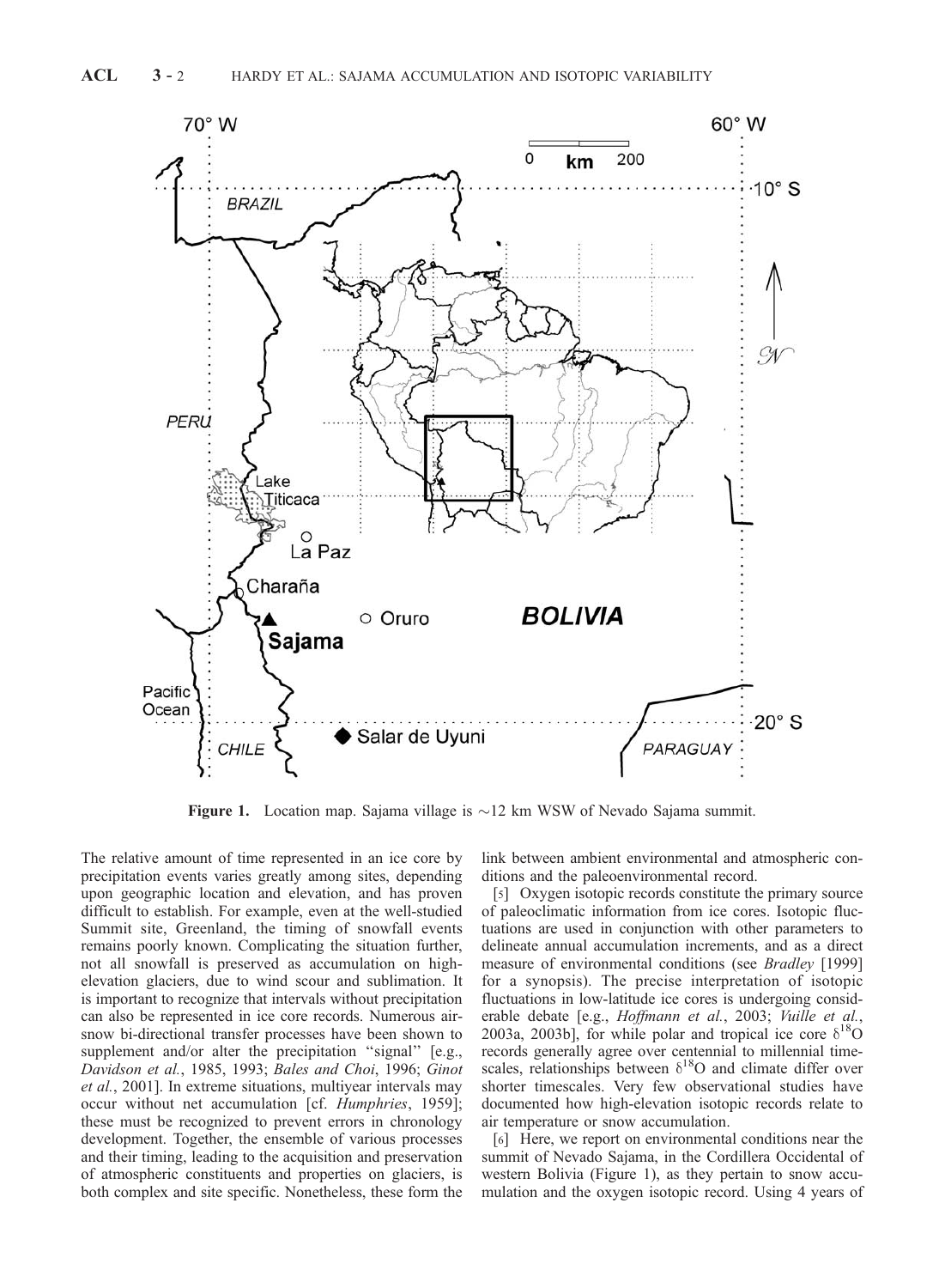

**Figure 2.** Monthly mean air temperature  $(T_a)$  at the Sajama AWS and from the NCEP Reanalysis at 450 hPa, October 1996 to September 2000. Inset scatterplot shows monthly anomalies for each month, described by the following equation ( $r = 0.88$ ,  $P < 0.01$  when taking autocorrelation of the time series into consideration [cf. Weatherhead et al., 1998]): Sajama summit  $T_a$  anomaly  $({}^{\circ}C) = 0.002 + (1.051 * NCEP 450 hPa T_a anomaly, {}^{\circ}C).$ 

on-site meteorological measurements, along with surface observations and upper air data, we reconstruct 1948 – 1996 summit air temperature and snow accumulation time series, and compare these to the Sajama record of  $\delta^{18}$ O over the same time interval. The objective is to evaluate empirically the significance of interannual  $\delta^{18}$ O variability in terms of air temperature and snow accumulation.

[7] Nevado Sajama is an isolated volcano rising  $\sim$ 2500 m above the Altiplano (18°06'S,  $68^{\circ}53'W$  and  $6542$  m). We operated an automated weather station (AWS) and conducted field measurements over a 4-year period (October 1996 to October 2000), at a summit site close to where the 1997 ice core was drilled [Thompson et al., 1998]. Details of the Sajama AWS instrumentation and our measurement program are described in the work of Hardy et al. [1998].

[8] Sections two and three describe measurements and reconstruction procedures for Sajama air temperature and net accumulation, respectively. Differences between snowfall and net accumulation are highlighted. In section 4 the  $\delta^{18}$ O stratigraphy is matched with the temporal pattern of accumulation, allowing determination of a mean isotopic value for each monthly accumulation increment. Last, section five presents time series of mean annual summit temperature, accumulation, and  $\delta^{18}O$ , demonstrating how the isotopic record on Sajama records climatic variability.

### 2. Sajama Air Temperature

## 2.1. Summit Measurements

[9] Air temperature at the Sajama AWS was measured every ten minutes, following one minute of mechanical ventilation of the sensor within an R. M. Young model 43408 radiation shield. Two different Vaisala model HMP35 probes, calibrated before and after each deployment, were each installed for  $\sim$ 2 years. Measurements were averaged and recorded hourly, allowing calculation of mean daily and monthly air temperature. The sensor height averaged  $\sim$ 3.25 m above the seasonally varying snow surface elevation. Mean temperature at Sajama summit over the 4 years was  $-10.3^{\circ}$ C, the same temperature measured at 10 m depth in the ice cap in July 1997 during ice core drilling (V. Zagoradnov, personal communication, 1997); englacial temperatures at this depth are often used as a proxy for mean annual temperature [*Paterson*, 1969]. The mean daily temperature range on Sajama is 7.7°C. Figure 2 illustrates monthly mean values of air temperature.

#### 2.2. Reconstructed Temperature, 1948 –1996

[10] Summit temperature measurements correspond closely with Reanalysis data from the National Centers for Environmental Prediction/National Center for Atmospheric Research (NCEP/NCAR; see Kalnay et al. [1996]). Free-air temperature values were extracted for each month from the 400 and 500 hPa levels for the grid cell where Sajama is located (centered at 17.5°S, 70.0°W). The 450 hPa average provided temperature values very close to the mean pressure level of the Sajama AWS (461 hPa). Comparing monthly mean temperatures (Figure 2) reveals that annual fluctuations are damped in the NCEP/NCAR data. Over 4 years, the greatest seasonal bias appears during the austral summer (DJF) when the Reanalysis temperatures average  $2.3^{\circ}$ C lower. Overall, NCEP/NCAR air temperatures represent those at Sajama summit well (Figure 2). Indeed, the relationship is stronger than that between Sajama summit and Altiplano surface station temperature (not shown). Accordingly, NCEP/NCAR Reanalysis 450 hPa temperature anomalies were used to reconstruct summit temperature anomalies, for each month 1948 – 1996, according to the equation shown in Figure 2. Although inhomogeneities within the NCEP/NCAR time series are known to exist, on an interannual timescale these data provide a better proxy for summit air temperature than surface station data. Relationships between the air temperature series and Sajama's isotopic record are discussed in section 5.

## 3. Sajama Snowfall and Net Accumulation

#### 3.1. Summit Measurements

[11] Owing to the well-known difficulty of measuring solid precipitation, at the summit we chose to measure changes in snow surface height and then used the difference between one measurement and the next as a proxy for accumulation (mass gain) or ablation (mass loss). Two sonic-ranging sensors were attached on either side of the AWS, separated by 2 m horizontally. At their nominal installation height on Sajama, the target areas were 1 m in diameter. Distance measurements were made hourly, and corrected for variations in air-path temperature. Under such circumstances, the manufacturer's stated measurement accuracy is  $\pm 0.01$  m.

[12] We produced a composite surface-height record by filtering and graphically inspecting the measured temperature-corrected heights to delete spurious values, as are sometimes recorded during periods of blowing snow (Figure 3). Although wind speeds frequently exceeded  $20 \text{ m s}^{-1}$ , on average 90% of values from individual sensors were reasonable. Our two-sensor system increased the overall reliability rate to 98% of the time that sensors were not buried. Measurements were referenced to a datum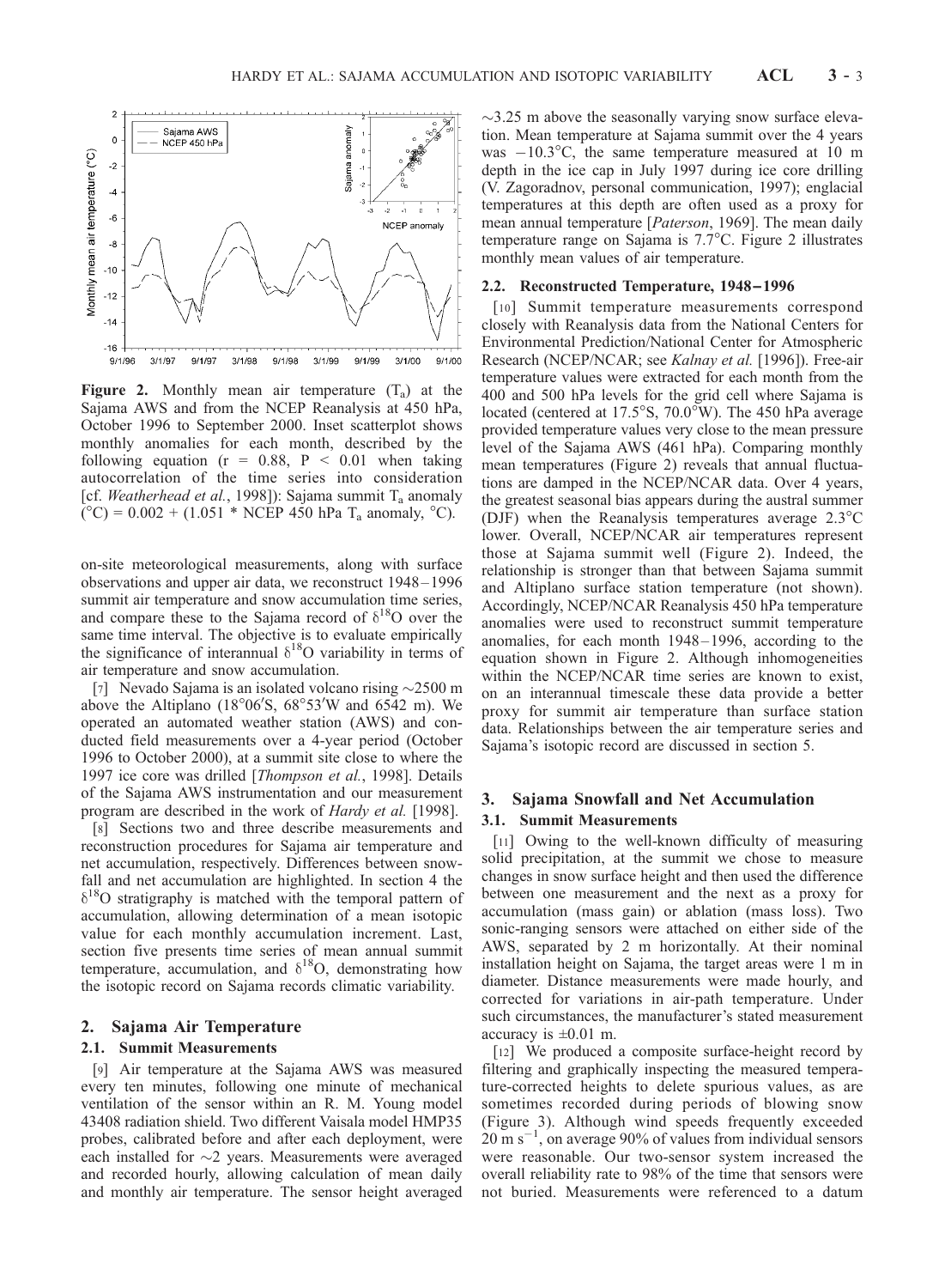

Figure 3. Sajama distance-to-snow-surface measurement processing. Hourly measurements from two sensors are shown both as acceptable (thin lines) and spurious values (dashed lines); a 25-hour smooth is indicated by the heavier line. Filled circles are midnight values along the smoothed curve, and used to derive the daily changes in snow surface height. One open symbol, on each raw value curve shown, demonstrates an occasion when the midnight snow height was manually adjusted (required for 5.1% of values). Most of the height record was less noisy than the example shown here.

established at the time of each site visit when sensors were raised. A 25-hour running mean was then applied (Figure 3) to remove residual diurnal cycles imparted by the influence of the variable air temperature structure above the snow on sound propagation. Daily snow surface heights were determined as averages from the two smoothed records (Figure 3), after adjusting for changes of the datum (Figure 4).

[13] The height compilation shown in Figure 4 contains three gaps, together representing 28.7% of the more than 35,000 hours over which the Sajama station operated. Except for the latter portion of the third gap, when the sensors ceased functioning, these gaps represent times when the sensor to snow surface distance was within the minimum distance specification, or the sensor was completely buried. In general, snow accumulation on Sajama was greater than anticipated, as three of the four wet seasons coincided with La Niña conditions in the tropical Pacific (anomaly as low as  $-1.79^{\circ}$ C for Niño 3.4 region;  $5^{\circ}$ N $-5^{\circ}$ S,  $120^{\circ} - 170^{\circ}$ W). Consistent with previous findings for the Altiplano [Vuille et al., 2000; Garreaud and Aceituno, 2001], La Niña conditions led to anomalously high accumulation that eventually resulted in temporary burial of the depth sensors on Sajama. Our station design was based upon a mean net snow accumulation of less than  $2 \text{ m a}^{-1}$ , determined from a short reconnaissance core taken by L. G. Thompson (personal communication, 1995). In contrast, seasonal snow accumulation exceeded  $\sim$ 3.25 m during three of the 4 years of measurements.



Figure 4. Snow surface height record at Sajama AWS, relative to height datum of October 1996. Solid line illustrates average daily height. Three triangle symbols (22 Feb and 14 April 1997; 17 October 2000) represent indirect determinations of surface height (i.e., burial and emergence of upper wind sensor, and manual measurement of distance to snow, respectively). On-site observations at the AWS are indicated by closed circle symbols. Cross-hatched pattern highlights the December –February wet season each year. Horizontal lines to the right-hand axis indicate annual net accumulation for each year through the measurement period.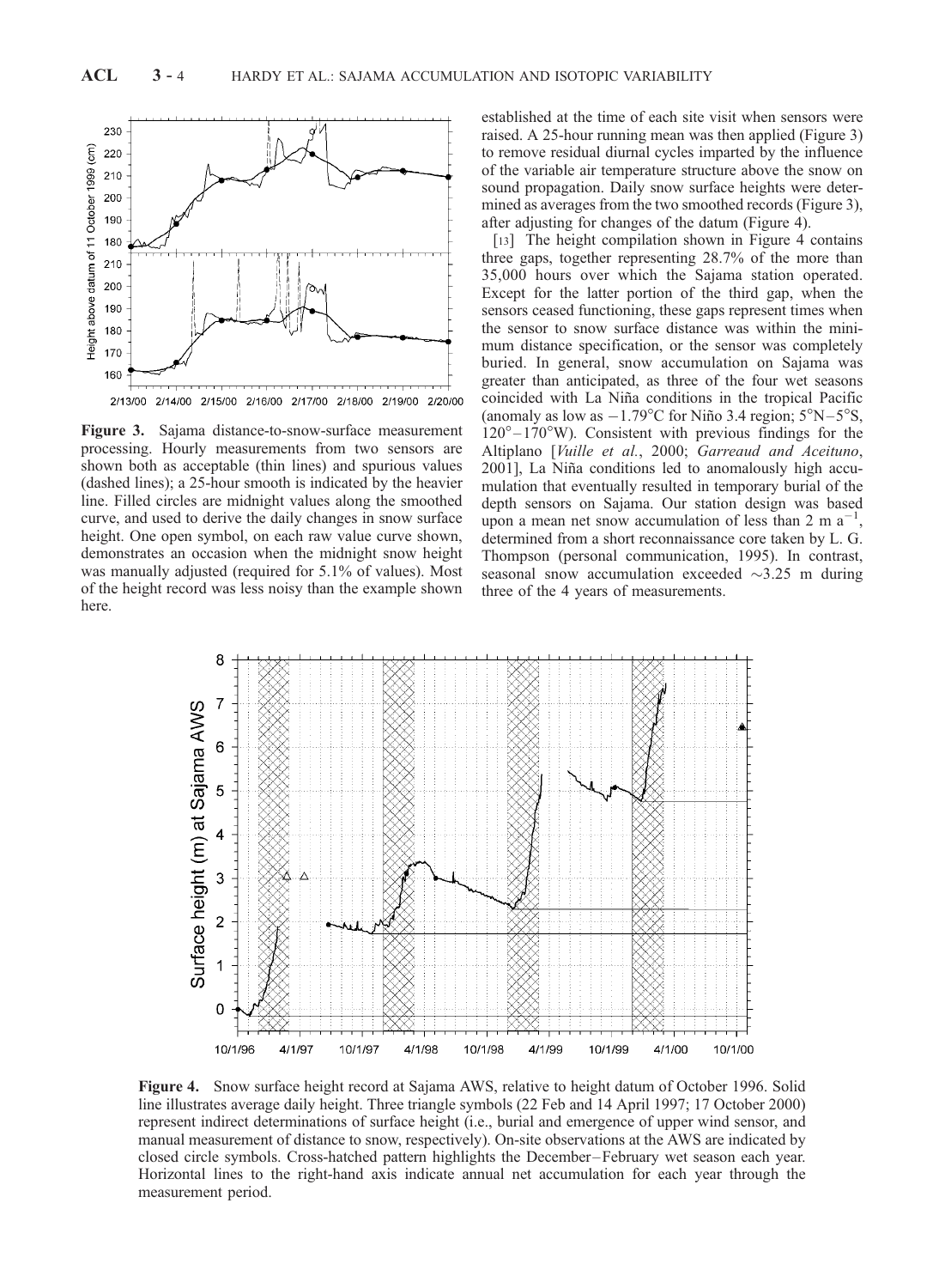[14] The Sajama snow-surface height profile (Figure 4) forms a continuous record of mass exchange at the snow surface. Atmospheric and snowpack processes associated with the addition and loss of mass produce the net accumulation stratigraphy that is sampled during recovery of an ice core. A full understanding of ice core records, therefore, requires knowledge of the timing and nature of all relevant accumulation and ablation processes. Clearly, such a height profile results from interaction at the site between a variety of accumulation and ablation processes, some of which are more apparent than others in the figure. For example, increases in surface height at a site can be caused by snowfall (i.e., precipitation) and/or by wind redistribution (i.e., drifting) of either contemporaneous or older snow. Decreases in height, on the other hand, can be caused by at least four processes: redistribution caused by wind (scour), diagenesis (settling), melting, and sublimation. Figure 4 illustrates a distinct seasonality of accumulation and ablation processes, with minor variability in timing from year to year. Estimating net accumulation requires consideration of how each process varies seasonally, as discussed below.

[15] The most important process on Sajama each year is an interval of precipitation, typically centered on January or February, when the highest accumulation rate can be described by a linear trend ranging between 129 and 181 cm month<sup> $-1$ </sup>. This is the primary accumulation period on the mountain [Hardy et al., 1998; Vuille et al., 1998], coinciding with the Altiplano wet season [Garreaud et al., 2003]. In most years (Figure 4) an interval of lesser accumulation was observed during November or December. Few days of surface lowering were observed during the wet season months of January and February. Although wet season precipitation on Sajama overwhelms all ablation processes combined, studies elsewhere [Francou et al., 1995, 2003] have shown that ablation is also greatest during this period of year. Occasional subsurface melting at 6500 m on Sajama may cause some alteration to the chemical and physical profiles, but little mass is lost from the snowpack as the temperature remains subfreezing and generally high vapor pressure limits sublimation.

[16] As the accumulation season on Sajama ends, seasonal changes in meteorological conditions promote the surface-lowering processes of scour and sublimation. Climate seasonality is marked on Sajama, and seasonal gradients are especially pronounced during autumn. Air temperature, for example, changes most dramatically during April and May, with monthly means decreasing by  $\sim$ 1.7 $\rm{°C}$  per month. Humidity also decreases sharply during April and May. At the location of Sajama (18°S), while top-of-the-atmosphere solar radiation receipts are decreasing rapidly during April as the sun moves into the Northern Hemisphere, incoming radiation on the ice cap is increasing, as the cloudy wet season comes to a close. Last, the seasonal transition to autumn is marked by a sharp increase in wind speed, with a doubling of monthly mean values. Wind speeds were especially high during May and June of 1997, with the highest monthly mean speeds of the observation period during that June  $(10.2 \text{ m s}^{-1})$ . These changes in meteorological conditions all promote both scour and sublimation of the fresh, wet-season snowpack, coincident with a decreased rate of settling as the snowpack ages, and decreased melting as temperature and vapor pressure both decrease. This interpretation is consistent with observations elsewhere at high elevations in the Andes [e.g., Wagnon et al., 1999; Ginot et al., 2001], but not well-documented by the Sajama record due to snow sensor burial (Figure 4).

[17] Ablation processes dominate throughout a prolonged austral winter dry season, expressed as an interval each year when the rate of surface lowering averages  $\sim 10$  cm month<sup>-1</sup>. Sajama observations (Figure 4) show this period generally beginning in May or June and continuing through October or November, and net snow-surface lowering occurs on 17 to 25 days each month. Scour likely becomes less effective due to aging of the wet season accumulation, allowing sublimation to dominate the lowering processes. The Sajama snow-height record (Figure 4) illustrates the result of lowering during autumn and winter due to scour and sublimation: snow that fell late in the accumulation season is typically not retained, and thus will not be represented in an ice core record.

[18] Daily snowfall on Sajama was determined from the snow-surface height record, after accounting for observed height increases likely caused by redistribution of snow (drifting). Without human observations, the magnitude of drifting must be determined indirectly, inferred on the basis of the height record and other meteorological variables. Numerous scatterplots of daily height change, plotted against different measures of wind speed, solar radiation and temperature, were inspected to distinguish between intervals of snowfall and those when drifting was likely. Outliers relative to other days were assumed to be the result of drifting snow, and values were adjusted downward accordingly. To reduce subjectivity, we chose to adjust only those days when more than one additional variable suggested drifting; height increases were therefore partially or wholly attributed to drifting on only 19 of 415 days (4.6%). After these adjustments, daily increases were summed for each month, yielding proxy totals of monthly snowfall for the 33 months with complete height records. These snowfall totals (vs. net accumulation values) were then used to reconstruct past snowfall, as discussed below.

#### 3.2. Reconstructed Snowfall, 1948 –1996

[19] Altiplano station data provide a context for summit precipitation measurements. Two Altiplano stations were chosen for comparison with monthly Sajama snowfall sums, due to their proximity to the mountain and the integrity of their records. Oruro is located  $\sim$ 180 km east of Sajama at an elevation of 3702 m, and Charaña is at 4057 m,  $\sim$ 80 km to the northwest (Figure 1). Backward stepwise linear regression demonstrates that the two stations together account for 78% of the variance in the monthly snowfall on Sajama (adjusted as noted above). The resulting equation (see Figure 5) was used to reconstruct monthly snowfall at the summit for the period 1948 to 1996. The inset plot on Figure 5 demonstrates good agreement between reconstructed summit snowfall and precipitation measured at the base of Sajama (period of record  $= 1975$  to 1985).

#### 3.3. Reconstructed Accumulation Stratigraphy, 1948–1996

[20] Two accumulation stratigraphies were developed to investigate relationships with the isotopic profile. The first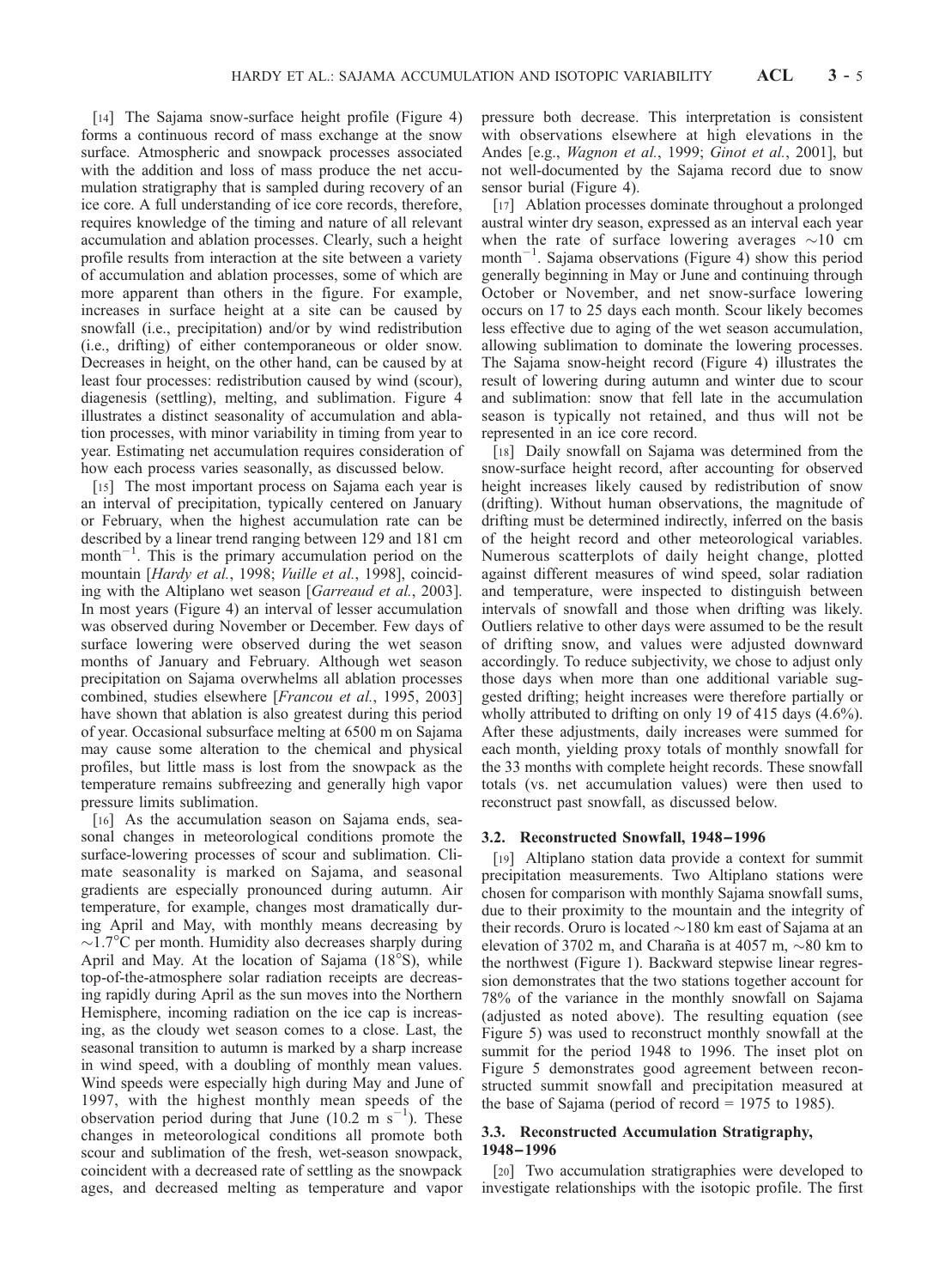

Figure 5. Sajama monthly snow accumulation (cm) plotted with monthly precipitation (P) in mm, at Oruro (solid triangles) and Charaña (open triangles), October 1996 to February 2000 ( $n = 33$  months). The linear relationship  $(r = 0.88)$  is described by: Sajama snowfall, cm =  $-3.020 +$  $(0.571 * Charaña P, mm) + (0.693 * Oruro P, mm)$ . Inset plot shows reconstructed Sajama snowfall (cm) and precipitation at Sajama village (mm), September 1975 to August 1985 ( $r = 0.84$ ;  $n = 118$ ).

method was simply to sum the monthly reconstructed snowfalls (the ''no prior knowledge'' scenario) and henceforth referred to as the raw reconstructed accumulation stratigraphy or RRAS. However, as already discussed, the reality of net accumulation as observed on Sajama is more complex (Figure 4); snowfall is sometimes augmented by drifting, some snowfall is lost to scour, and other seasonally varying processes result in further ablation. Accordingly, we reconstructed a second accumulation stratigraphy to reflect these observed processes, by subjecting all monthly reconstructed snowfall totals (1948-1996) to three adjustments, as described below. Figure 6 illustrates the effect of each adjustment on mean monthly reconstructed snowfall.

[21] 1. Reconstructed snowfall each month was increased by a uniform 7% to account for supplemental accumulation due to drifting (Figure 6). No significant seasonality in the relative importance of drifting was recognized among the events identified in the data. Of 33 months with complete height records, a threshold of 3 cm month<sup>-1</sup> snowfall was set to exclude computational errors, which reduced the number of months to 25. Among these, drift was recognized as discussed above in 10 of the months, and ranged between 2 and 34% of snowfall (median is 16%); the average of all months with at least 3 cm of snowfall was 7%.

[22] 2. Reductions to the reconstructed totals above (snowfall with drifting) were made to account for scour (Figure 6). Scour events clearly identifiable in the snowsurface height record exhibited a distinct seasonality, consistent with the seasonality in climate discussed above. As

with drifting, identification required agreement between multiple meteorological variables, and probably underestimates the total extent of scour. The monthly scour reduction was determined by plotting the average scour each month as a percentage of the total snow-surface height increase. Scour was least during January (2%), while June and July (when snowfall events are rare) showed the greatest scour. To provide an estimate of scour during the austral autumn, when Sajama observations are limited (Figure 4), a fourthorder regression was fit to data from the other 10 months  $(r$  value = 0.97). Note that the net effect of this adjustment, in conjunction with that for drifting, was relatively minor (Figure 6).

[23] 3. Reconstructed snowfall values were then uniformly reduced each month by 10 cm to account for ablation evident in Figure 4. Monthly sums of measured surface lowering not clearly attributable to scour averaged 12.5 cm, with the smallest sums ( $\sim$ 9 cm) during the wet season months (i.e., December –February), consistent lowering during the dry season of  $\sim$ 13 cm month<sup>-1</sup>, and lowering greater than 20 cm during autumn months. Limited precise measurements of daily surface lowering during March-April-May (Figure 4) suggested using 10 cm to represent conservatively the monthly reduction in accumulation (Figure 6), rather than a seasonally varying amount. Note that this reduction is equivalent to the rate of net surface lowering during the extended dry season, and is relatively consistent from year to year (Figure 4). Subjecting the monthly reconstructed snowfall values to the three adjustments above resulted in the second, alternative accumulation stratigraphy. For months without snowfall, or in which the amount after adjustments 1 and 2 was less than 10 cm, the above procedure resulted in a net decrease. Accordingly, that decrease was deducted from accumulation of the previous month(s) (e.g., March in Figure 6), yielding a net accumulation stratigraphy (NAS).

[24] A final step in the development of the two accumulation stratigraphies (i.e., RRAS and NAS) was to recalculate each monthly increment of accumulation as a percentage of the annual total. Figure 7 demonstrates the importance of



Figure 6. Climatology (1948–1996) of reconstructed monthly snowfall at Sajama summit (bars), shown with net adjustment for drifting and scour (dark lines). Symbols indicate average net accumulation each month after the three adjustments detailed in text.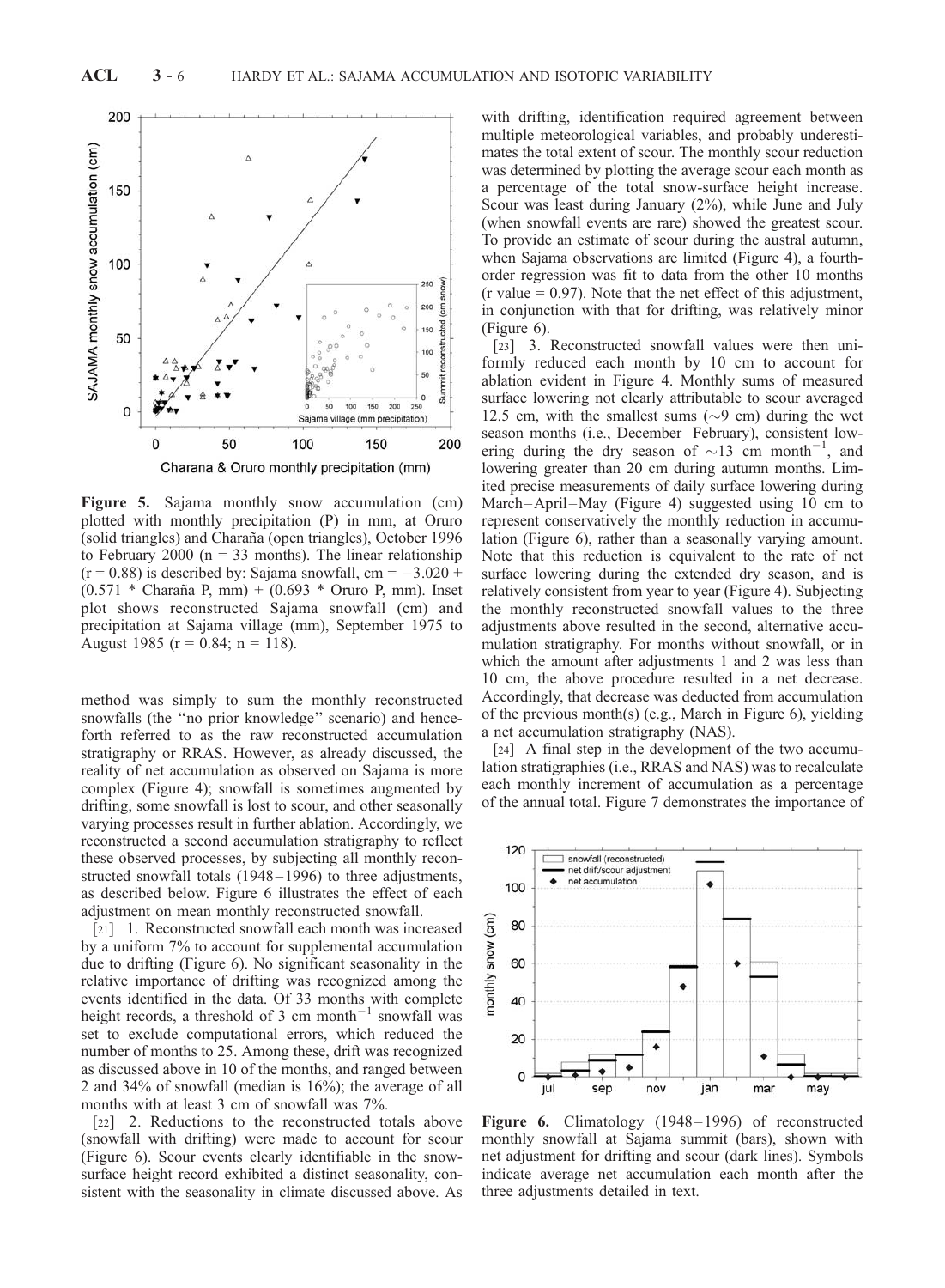

Figure 7. Accumulation and isotopic stratigraphies. At center is a typical profile of  $\delta^{18}O$  samples through an annual layer, expressed as a percentage of annual layer depth. (Mean number of samples is 11, following Figure 8 stratigraphy.) Left-hand column labeled RRAS represents a raw reconstructed accumulation stratigraphy, while the right-hand column (labeled NAS) illustrates a net accumulation stratigraphy; both expressed as percentages of reconstructed accumulation using 1948 – 1996 climatologies, July – June. Tie lines, between isotope profile and the two stratigraphies, illustrate how each isotope sample was apportioned to a particular month, based upon its representation in the annual stratigraphy.

on-site observations, in the interpretation of isotopic profiles. Without any information regarding the seasonality of accumulation, the 11 isotope samples shown would each represent about one month of time (0.091 year), and thus be incorrect. The RRAS (left column, Figure 7) allows assignment of isotope samples to particular months based upon the seasonality of precipitation, while the NAS illustrates that each sample (ice core increment) represents even less time.

## 4. Isotopic Stratigraphy, 1948–1996

[25] We used a  $\delta^{18}$ O stratigraphy from the upper 33.5 m of Sajama core 2 to compare with the meteorological data. The isotopic profile is shown as a function of depth in Figure 8, with two different annual layer delineations. The left-hand timescale is a slightly altered version of Thompson

et al. [1998], which was dated by a tritium concentration peak at 25.2 m (1966 dry season) and curve matching with isotopic profiles from Quelccaya [Thompson et al., 1985] and Huascarán [Thompson et al., 1995]. We developed an adjustment to this chronology (Figure 8, right-hand side) based on equating the annual dry season with  $\delta^{18}$ O minima, and placing the tritium peak in  $1964$  (as done by *Knüsel et* al. [2003] for an ice core from nearby Illimani). Each annual layer is represented by 4 to 27  $\delta^{18}$ O samples (mean = 11). Based upon the right-hand chronology shown in Figure 8, each sample (isotopic value) in the stratigraphy was then expressed as a percentage of the annual layer thickness (Figure 7, center column).

## 5. Annual Time Series, 1948–1996: Summit Temperature, Accumulation, and  $\delta^{18}O$

[26] Production of annual time series required first merging the isotopic stratigraphy with the two different accumulation scenarios (RRAS and NAS). With monthly accumulation increments expressed as percentages of the annual total (Figure 7), we developed a monthly resolution chronology for the isotope profile. Each monthly increment of accumulation between July 1948 and June 1996 was attributed to one or more isotope samples, as shown by the tie lines in Figure 7. Each month represented in the



Figure 8. The Sajama core 2  $\delta^{18}$ O profile to 34.67 m depth. The annual stratigraphy is shown as slightly modified from Thompson et al. [1998] (left-hand side) and for the present analysis (right-hand side).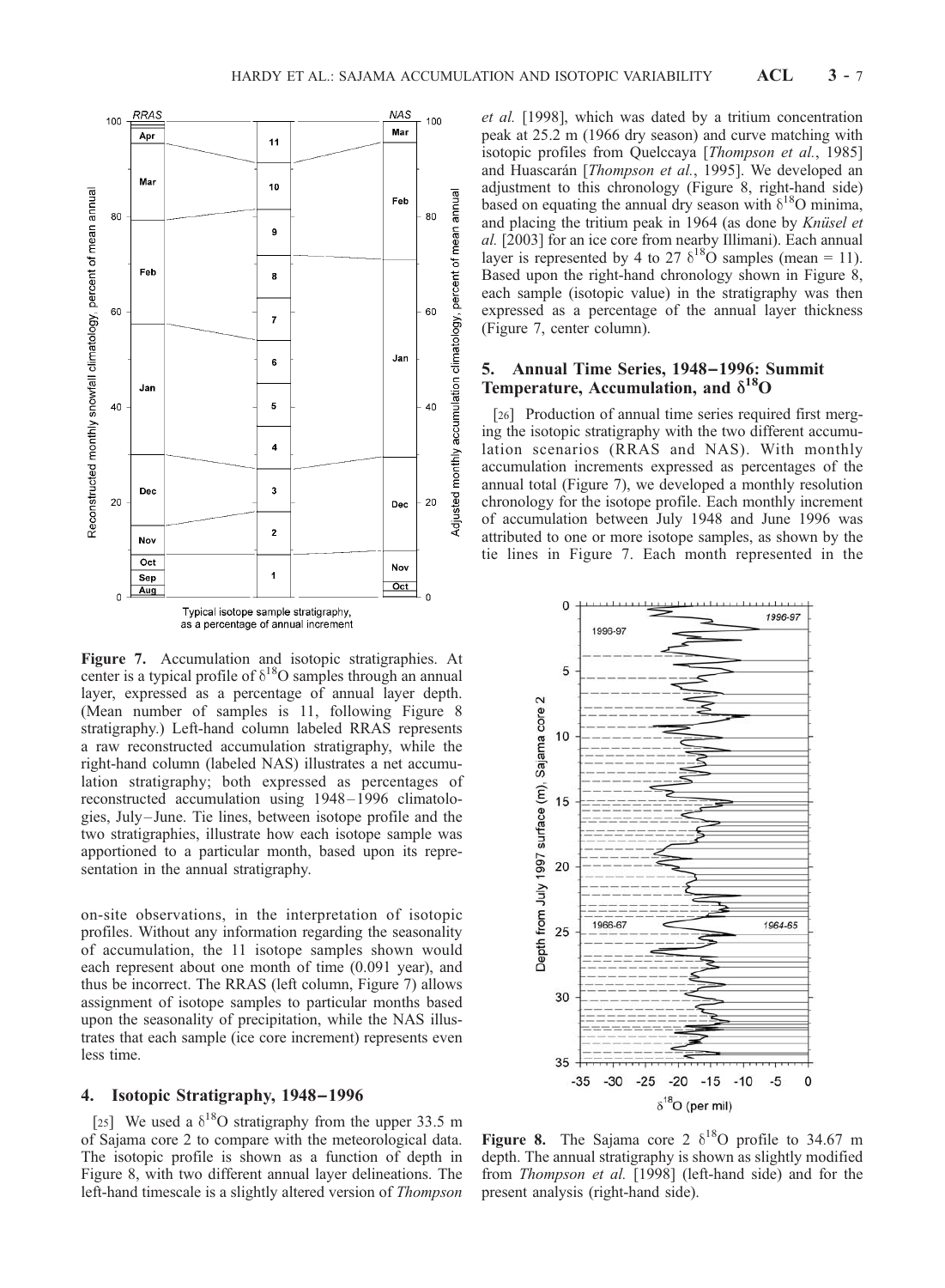|                           | <b>RRAS</b>  |                     |                              | ARAS         |          |           |
|---------------------------|--------------|---------------------|------------------------------|--------------|----------|-----------|
|                           | Accumulation | Summit <sup>"</sup> | $\cdot$ <sup>18</sup> $\cap$ | Accumulation | Summit T | $5^{18}O$ |
| Mean                      | 387          | $-9.0$              | $-16.7$                      | 245          | $-8.6$   | $-16.6$   |
| <b>Standard Deviation</b> | 116          | 0.6                 | 2.1                          | 109          | 0.6      | 2.1       |
| Maximum                   | 688          | $-1.1$              | $-12.9$                      | 488          | $-7.3$   | $-12.8$   |
| Minimum                   | 159          | $-10.9$             | $-22.3$                      | 45           | $-10.6$  | $-22.3$   |

Table 1. Statistics Calculated for Two Methods of Reconstructing Accumulation, Temperature, and  $\delta^{18}O$  at the Summit of Sajama, 1948/1949 through 1996/1997<sup>a</sup>

<sup>a</sup>Monthly temperature and isotopic values used to compute annual averages are weighted by the accumulation that month.

accumulation stratigraphies was thus associated with a mean isotopic value.

[27] Annual values of reconstructed accumulation were obtained by summing the monthly values each year, while those for summit temperature and  $\delta^{18}$ O were calculated as means, weighted by the amount of precipitation (RRAS) or accumulation (NAS) each month. Table 1 summarizes these values.

## 6. Discussion: Significance of Interannual Isotopic Variability

[28] Over the past  $\sim$  50 years, the interannual variability of  $\delta^{18}$ O at the summit of Sajama is clearly associated with reconstructed accumulation and hence with regional precipitation variability ( $r = -0.618$ ). Taking autocorrelation of the time series into consideration [cf. Weatherhead et al., 1998], this correlation is significant at the 0.01 (99%) level; other stated p-values in this section also account for autocorrelation. Annual  $\delta^{18}O$  values become increasingly depleted in the ice core as annual snowfall increases (Figure 9). When a 3-year unweighted running mean is applied to the  $\delta^{18}O$  and precipitation series (NAS), which would reduce any error in chronology, the correlation increases to  $-0.71$ . Comparable results using our simpler scenario (RRAS), in which reconstructed snowfall forms the accumulation stratigraphy without any adjustments, demonstrates that this finding is robust: the same pattern emerges (not shown), with a slightly weaker association  $(r = -0.59, P < 0.01)$ . With a 3-year unweighted running mean, unadjusted accumulation (RRAS) accounts for only 3% less of the Sajama  $\delta^{18}O$  variance than the filtered NAS series, over the past  $\sim$  50 years. This finding, with little difference between the two accumulation scenarios, demonstrates that the relationship between precipitation and isotopic variability is robust.

[29] Summit air temperature is not significantly associated with isotopic variability in the Sajama ice core over the past  $\sim$ 50 years (r = 0.06, P = 0.84; Figure 9). A 3-year unweighted mean degrades the relationship further and changes its sign ( $r = -0.04$ ). However, a weak association was found  $(r = 0.30, P = 0.26)$  with an unsmoothed, composite Altiplano temperature series (stations: El Alto and Oruro). We discount the importance of this association, because precipitation and temperature on the Altiplano are correlated on an interannual timescale. That is, temperature cannot account for any additional variance in the accumulation-isotope relationship (r value between these residuals and Altiplano temperature = 0.11,  $P = 0.67$ ). Any association between air temperature and isotopic variability, on a local scale, is not evident.

[30] Field measurements at ice core drill sites are critically important to understand how climate is recorded by glacier ice. There are a small number of appropriate ice core sites at high elevations in the tropics, rendering on-site measurements even more critical to the development of the best possible understanding of each record. Accumulation and ablation processes each operate at seasonally varying rates, and each has a different influence on net accumulation, as well as on the snowpack's physical and chemical properties. Our Sajama calibration, based on 4 years of measurements, does not support interpreting the paleorecord simply in terms of temperature. Rather, the evidence strongly points to the isotopic record as being primarily an indicator of past changes in local precipitation amount, likely governed by larger-scale controls on regional precipitation [Vuille, 1999; Bradley et al., 2003; Hoffmann et al., 2003; Vuille et al., 2003b]. In support of this conclusion is a strong, inverse relationship between the entire Sajama isotopic record (25,000 years) and a record of natural  $\gamma$ -radiation from a drill hole at nearby Salar de Uyuni [Baker et al., 2001]. At Salar de Uyuni (Figure 1), high values of natural  $\gamma$ -radiation are associated with lacustrine mud deposited during periods of abundant effective moisture in the region [Baker et al., 2001].

[31] Summit measurements on Sajama reveal a strong seasonality in both precipitation and the degree to which snowfall is preserved. Snowfall typically begins to accu-



Figure 9. Time series of annual  $\delta^{18}O$  (thick lines) and two variables of Sajama summit climate. Annual  $\delta^{18}O$  determined from monthly mean values (see text), weighted by net monthly accumulation. Thin dashed line in upper plot is annual net accumulation (i.e., NAS, see text); lower plot thin dashed line is annual mean reconstructed summit temperature (net monthly accumulation weighted).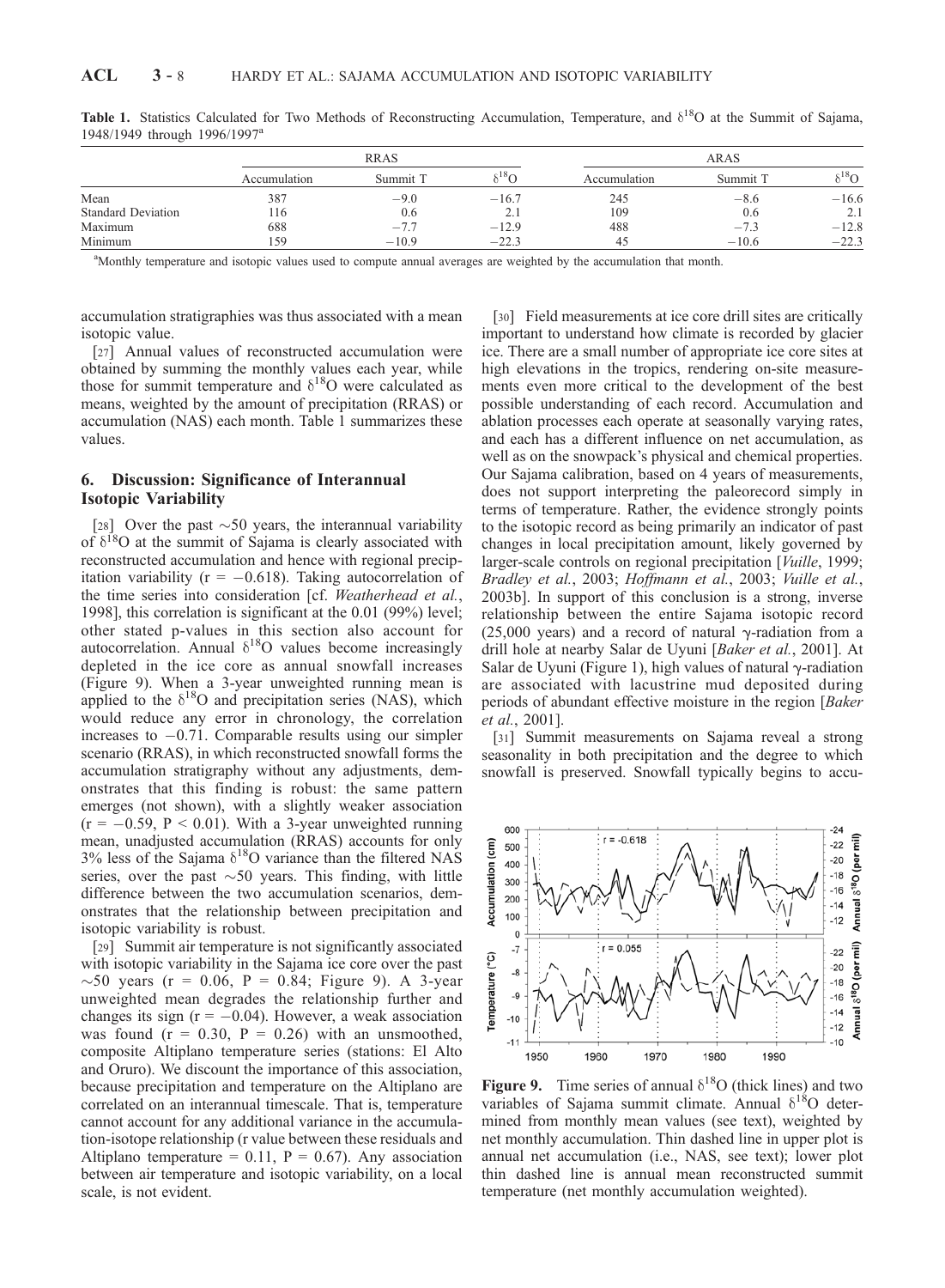mulate each year during November or December, and continues accumulating into March. During the long dry season that follows, wind scour and evaporation prevent preservation of winter snowfall events, and effectively remove late-summer accumulation. The proportion of wetseason accumulation remaining at the end of each dry season varies from year to year, but in general, approximately onethird of all snowfall on Sajama does not contribute to net accumulation (Table 1). Interannual differences in accumulation can be large. For example, net accumulation averaged only  $\sim$ 28% of the annual snowfall during the 1991–1992 El Niño. During extreme El Niño events, it is conceivable that wet season accumulation would be lost entirely, and thus any record of the event (e.g., see 1997– 1998 in Figure 4). Conversely, the La Niña event of 1974–1975 resulted in both enhanced snowfall (140 and 178% of normal, for 1973/1974 and 1974/1975, respectively), and greater retention of accumulation (164 and 190% of normal, for 1973/1974 and 1974/1975, respectively).

[32] The distribution of snow accumulation through the year must be considered in the interpretation of the isotopic record, particularly if the objective is to look at the seasonality of isotopic variability. The ice core record does not represent all months or seasons of the year equally, but rather, only a relatively short portion of time when net accumulation takes place. This finding calls into question, at least where accumulation is strongly seasonal, approaches which partition annual accumulation equally into monthly or quasi-monthly increments and then matches these with isotopic profiles [cf. Henderson et al., 1999]. Seasonal biases in net accumulation on Sajama, and perhaps on other tropical ice caps, preclude calibrating or interpreting such ice core records in terms of annual mean conditions.

[33] The relationship between snowfall and  $\delta^{18}O$  established over the  $\sim$ 50-year period at Sajama provides an important new tool for assessing how precipitation may have varied through time. The Altiplano is a region of strong interannual climate variability closely tied to ENSO [*Vuille*, 1999], and our reconstructions are based upon a time period encompassing one of the most extreme ENSO cycles this century (Niño 3.4 anomalies: 2.85 to  $-1.79$ ). The sensitivity of Sajama accumulation to ENSO, and the link our results reveal between snowfall and  $\delta^{18}O$ , demonstrate that the Sajama  $\delta^{18}O$  record provides an important proxy for SSTs in the central and eastern equatorial Pacific Ocean.

[34] Acknowledgments. This work was funded in part by grant NA66GP0404 from the National Oceanic and Atmospheric Administration, to the University of Massachusetts. The views expressed herein are those of the authors and do not necessarily reflect the views of NOAA or any of its subagencies. N. Graham, G. Seltzer, and an anonymous reviewer are thanked for their helpful comments, which improved the clarity and accuracy of this paper. We thank Carlos Escobar and the staff of Nuevos Horizontes, as well as Carsten Braun, for field assistance.

#### References

- Baker, P. A., C. A. Rigsby, G. O. Seltzer, S. C. Fritz, T. K. Lowenstein, N. P. Bacher, and C. Veliz, Tropical climate changes at millennial and orbital timescales on the Bolivian Altiplano, Nature, 409, 698-701, 2001.
- Bales, R. C., and J. Choi, Conceptual framework for interpretation of exchange processes, in Chemical Exchange Between the Atmosphere and Polar Snow, NATO ASI Ser. I, vol. 43, edited by E. Wolff and R. Bales, pp. 319 – 338, Springer-Verlag, New York, 1996.
- Bradley, R. S., Paleoclimatology: Reconstructing Climates of the Quaternary, Int. Geophys. Series, vol. 64, 2nd ed., Academic, San Diego, Calif., 1999.
- Bradley, R. S., M. Vuille, D. Hardy, and L. G. Thompson, Low latitude ice cores record Pacific sea surface temperatures, Geophys. Res. Lett., 30(4), 1174, doi:10.1029/2002GL016546, 2003.
- Davidson, C. I., S. Santhanam, R. C. Fortmann, and M. P. Olson, Atmospheric transport and deposition of trace elements onto the Greenland ice sheet, Atmos. Environ., 19, 2065 – 2081, 1985.
- Davidson, C. I., et al., Chemical-constituents in the air and snow at Dye-3, Greenland: 1. Seasonal variations, Atmos. Environ. Part A, 27, 2709 – 2722, 1993.
- Francou, B., P. Ribstein, R. Saravia, and E. Tiriau, Monthly balance and water discharge of an inter-tropical glacier: Zongo Glacier, Cordillera Real, Bolivia, 16°S, J. Glaciol., 41(137), 61-67, 1995.
- Francou, B., M. Vuille, P. Wagnon, J. Mendoza, and J.-E. Sicart, Tropical climate change recorded by a glacier in the central Andes during the last decades of the twentieth century: Chacaltaya, Bolivia, 16°S, J. Geophys. Res., 108(D5), 4154, doi:10.1029/2002JD002959, 2003.
- Garreaud, R., and P. Aceituno, Interannual rainfall variability over the South American Altiplano, *J. Clim.*, 14(12), 2779-2789, 2001.
- Garreaud, R., M. Vuille, and A. Clement, The climate of the Altiplano: Observed current conditions and mechanisms of past changes, Palaeogeogr. Palaeoclimatol. Palaeoecol., 194, 5 – 22, 2003.
- Ginot, P., C. Kull, M. Schwikowski, U. Schotterer, and H. W. Gäggeler, Effects of postdepositional processes on snow composition of a subtropical glacier (Cerro Tapado Chilean Andes), J. Geophys. Res., 106(D23), 32,375 – 32,386, 2001.
- Hardy, D. R., M. Vuille, C. Braun, F. Keimig, and R. S. Bradley, Annual and daily meteorological cycles at high altitude on a tropical mountain, Bull. Am. Meteorol. Soc., 79, 1899 – 1913, 1998.
- Henderson, K. A., L. G. Thompson, and P.-N. Lin, Recording of El Niño in ice core  $\delta^{18}O$  records from Nevado Huascarán, Perú, J. Geophys. Res., 104(D24), 31,053 – 31,065, 1999.
- Hoffmann, G., et al., Coherent isotope history of Andean ice cores over the last century, Geophys. Res. Lett., 30(4), 1179, doi:10.1029/ 2002GL014870, 2003.
- Hou, S. G., D. H. Qin, T. D. Yao, D. Q. Zhang, and T. Chen, Recent change of the ice core accumulation rates on the Qinghai-Tibetan Plateau, Chin. Sci. Bull., 47(20), 1746-1749, 2002.
- Humphries, D. W., Preliminary notes on the glaciology of Kilimanjaro, J. Glaciol., 3, 475 – 479, 1959.
- Kalnay, E., et al., The NCEP/NCAR 40-year Reanalysis project, Bull. Am. Meteorol. Soc., 77, 437 – 472, 1996.
- Knüsel, S., P. Ginot, U. Schotterer, M. Schwikowski, H. W. Gäggeler, B. Francou, J. R. Petit, J. C. Simões, and J. D. Taupin, Dating of two nearby ice cores from the Illimani, Bolivia, J. Geophys. Res., 108(D6), 4181, doi:10.1029/2001JD002028, 2003.
- Paterson, W. S. B., The Physics of Glaciers, 250 pp., Pergamon, New York, 1969.
- Thompson, L. G., E. Mosley-Thompson, J. F. Bolzan, and B. R. Koci, A 1500-year record of tropical precipitation in ice cores from the Quelccaya ice cap, Peru, Science, 229, 971 – 973, 1985.
- Thompson, L. G., M. E. Davis, E. Mosley-Thompson, and K.-B. Liu, Pre-Incan agricultural activity recorded in dust layers in two tropical ice cores, Nature, 339, 763-765, 1988.
- Thompson, L. G., E. Mosley-Thompson, and P. A. Thompson, Reconstructing interannual climate variability from tropical and subtropical ice-core records, in El Niño: Paleoclimatic Aspects of the Southern Oscillation, edited by H. F. Diaz and V. Markgraf, pp. 295 – 322, Cambridge Univ. Press, New York, 1992.
- Thompson, L. G., E. Mosley-Thompson, M. E. Davis, P.-N. Lin, K. A. Henderson, J. Cole-Dai, J. F. Bolzan, and K.-B. Liu, Late glacial stage and Holocene tropical ice core records from Huascarán, Perú, Science,  $269, 46 - 50, 1995.$
- Thompson, L. G., et al., A 25,000-year tropical climate history from Bolivian ice cores, Science, 282, 1858 – 1864, 1998.
- Thompson, L. G., T. Yao, E. Mosley-Thompson, M. E. Davis, K. A. Henderson, and P. N. Lin, A high-resolution millennial record of the South Asian monsoon from Himalayan ice cores, Science, 289, 1916-1919, 2000.
- Thompson, L. G., et al., Kilimanjaro ice core records: Evidence of Holocene climate change in tropical Africa, Science, 298(5593), 589 – 593, 2002.
- Vuille, M., Atmospheric circulation over the Bolivian Altiplano during dry and wet periods and extreme phases of the Southern Oscillation, Int. J. Climatol., 19, 1579 – 1600, 1999.
- Vuille, M., D. R. Hardy, C. Braun, F. Keimig, and R. S. Bradley, Atmospheric circulation anomalies associated with 1996/1997 summer precipitation events on Sajama ice cap, Bolivia, J. Geophys. Res., 103, 11,191 – 11,204, 1998.